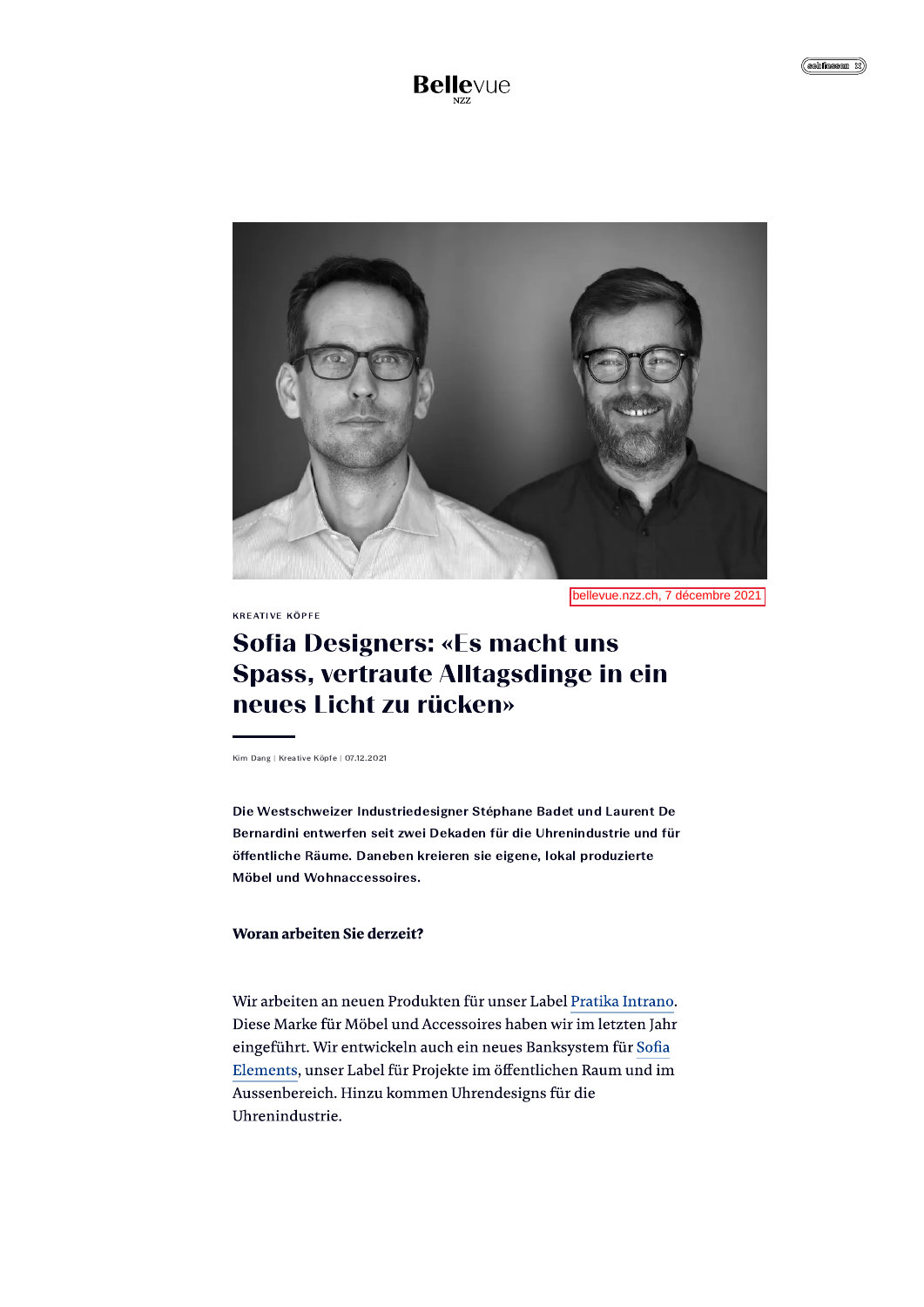# Warum haben Sie mit Pratika Intrano ein eigenes Designlabel gegründet?

Antrieb waren das Bedürfnis nach Unabhängigkeit und der Wunsch, unser eigenes Universum zu definieren. Zudem haben wir so die Kontrolle über alle Phasen der Planung und können die Partner auswählen, mit denen wir zusammenarbeiten.

# Wodurch heben sich Ihre Entwürfe von anderen Produkten auf dem Markt ab?

Mit unserem Eigenlabel Pratika Intrano wollen wir «sensible» Produkte anbieten, die sich in einem kohärenten Universum entwickeln und die beim Gebrauch Freude bereiten. Bei Sofia Elements hingegen ist die Herausforderung eine andere: Das Design unserer Stücke muss zwar originell sein, sich aber in einen bestehenden Ort einfügen, ohne zu viel Aufsehen zu erregen.

#### **Zu den Personen**

#### **SOFIA DESIGNERS**

Stéphane Badet und Laurent De Bernardini gründeten 2001 ihr multidisziplinäres Industriedesignstudio Sofia Designers in La Chaux-de-Fonds. Mittlerweile in La Neuveville angesiedelt, entwirft das Studio nebst Zeitmessern unter dem Namen Sofia Elements auch Sitzbänke für den öffentlichen Raum - etwa «Eisschollen» aus satiniertem, weissen Beton sowie schlichte Möbelaccessoires für das Eigenlabel Pratika Intrano. Produziert werden diese im Schweizer Jurabogen und im Seeland, die Produktnamen sind dem Westschweizer Patois entnommen. Als Hochschuldozenten unterrichten sie zudem Uhrendesign in La Chaux-de-Fonds und benutzerorientriertes Design in Neuchâtel.

#### Woher nehmen Sie die Inspiration für Ihre Entwürfe?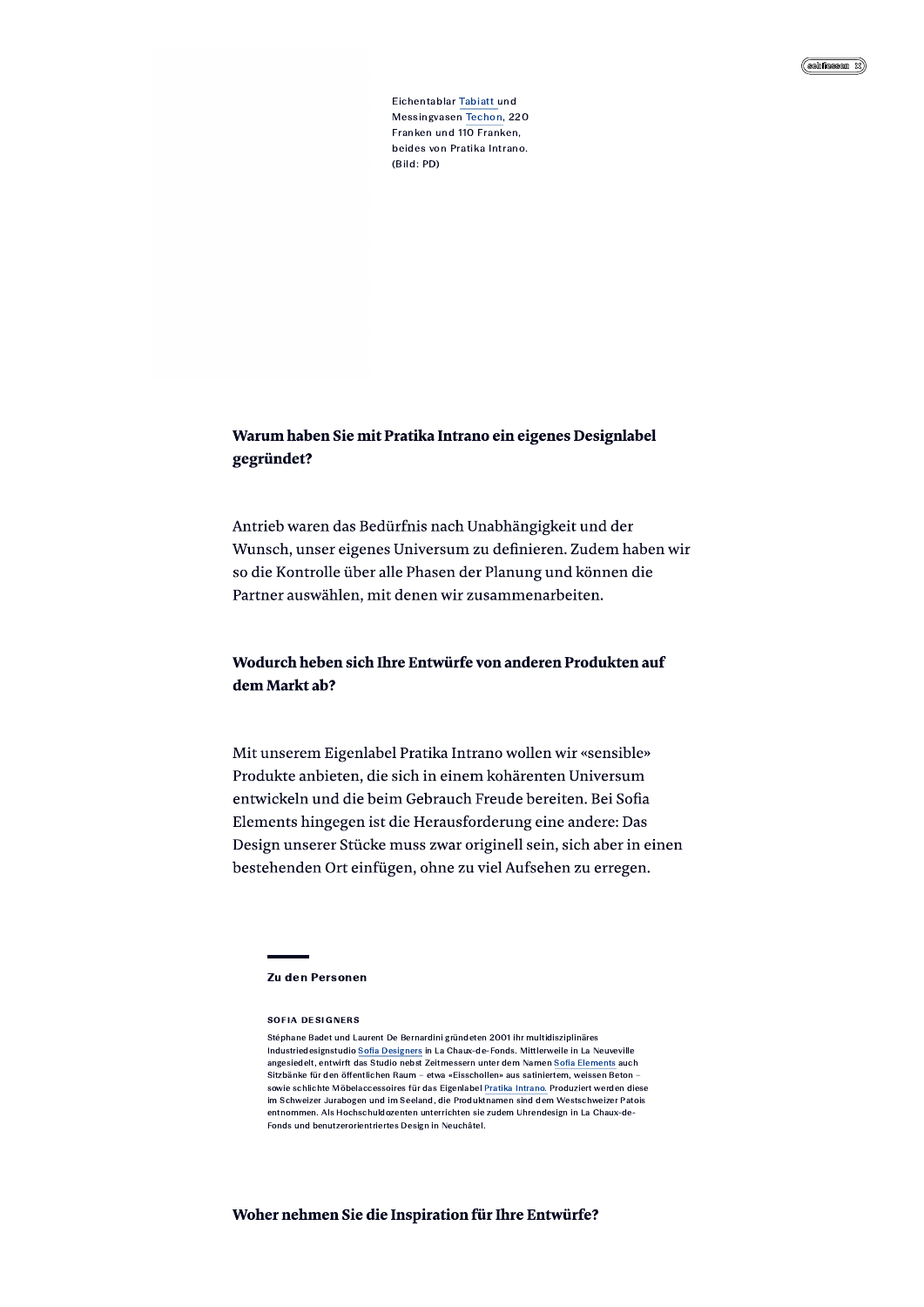Es macht uns grossen Spass, vertraute Alltagsdinge, aber auch ältere Objekte in ein neues Licht zu rücken. Es ist nicht immer einfach, aber wenn wir bei einem Design das Gefühl haben, dass wir so etwas erreicht haben, ist das sehr motivierend und aufregend.

## Was ist das Beste an Ihrem Job?

Zu sehen, wie aus einer Idee ein fertiges Produkt wird, ist das Schönste. Bei unseren verschiedenen Projekten haben wir das Glück, bei allen Phasen von Entwurf bis Produktion beteiligt zu sein: von den ersten Skizzen über die Herstellung von Modellen und Prototypen bis hin zum Fotoshooting des fertigen Produkts. Toll ist es dann, wenn wir sehen, dass Personen sich eines unserer Objekte zu eigen machen und es täglich benutzen. Sehr anregend sind auch die positiven Rückmeldungen unserer Kunden aus der Uhrenindustrie.

Uhrenentwurf von Sofia Designers. (Bild: PD)

## Welche Hilfsmittel sind bei Ihrer Arbeit unerlässlich?

Der Computer ist unentbehrlich, sei es für die Entwicklung grosser Objekte wie unsere «FLOE»-Bank für den öffentlichen Raum oder für das Design einer Uhr. Die neuen Technologien im Zusammenhang mit dem «Rapid Prototyping», also schnellem Modellbau, sind sehr leistungsfähig geworden und mittlerweile elementar im Produktdesign.

### Wie sieht Ihre Arbeitsroutine aus?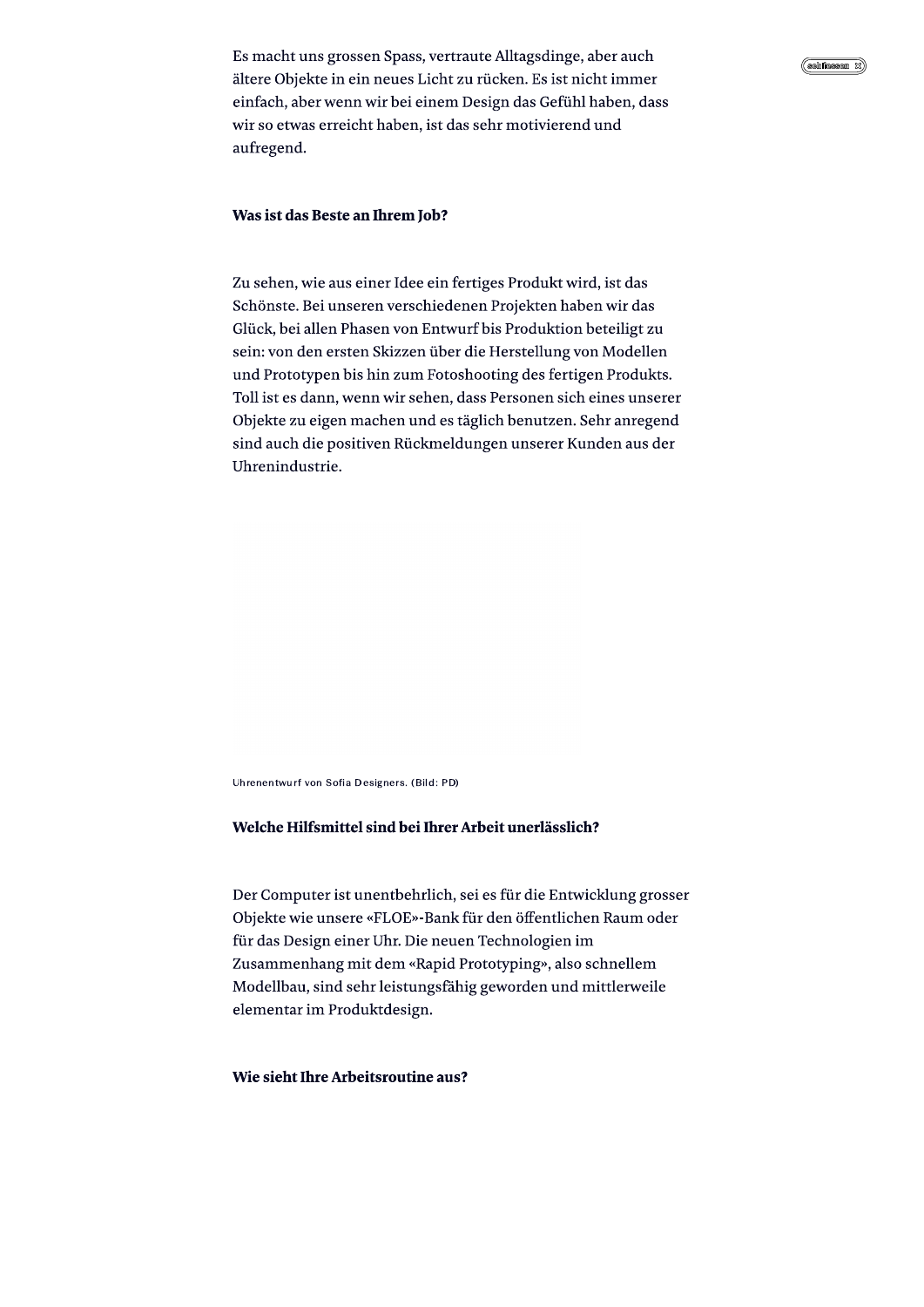Die Erstellung eines Objekts erfordert ein ständiges Hin und Her zwischen Zeichnungen, Modellen, Herstellern oder Prototypen. Wir beide sprechen viel miteinander, um die besten Lösungen zu finden, sowohl in ästhetischer wie auch in technischer Hinsicht. Das ist manchmal langwierig und mühsam, aber es ist unsere Routine, Projekte immer wieder aufs Reissbrett zu bringen und diese voranzutreiben.



# Wie hat sich Ihre Branche in den letzten Jahren verändert?

Dank dem Internet und den sozialen Netzwerken haben Designer heute viel mehr Sichtbarkeit und Autonomie, um ihre Arbeit zu vermarkten. Die Möglichkeit, Produkte direkt online zu verkaufen, hat zudem die verschiedenen Marktsegmente verändert, sowohl in der Uhrenindustrie wie auch im Einrichtungsbereich.

# Welche Veränderungen würden Sie sich in Ihrer Branche wünschen?

Einen Paradigmenwechsel bei der Herstellung, dem Verbrauch und der Nutzung von Alltagsgegenständen. Der reine Mode-Effekt eines Produkts kann nicht mehr das einzige Kriterium für den Kauf sein.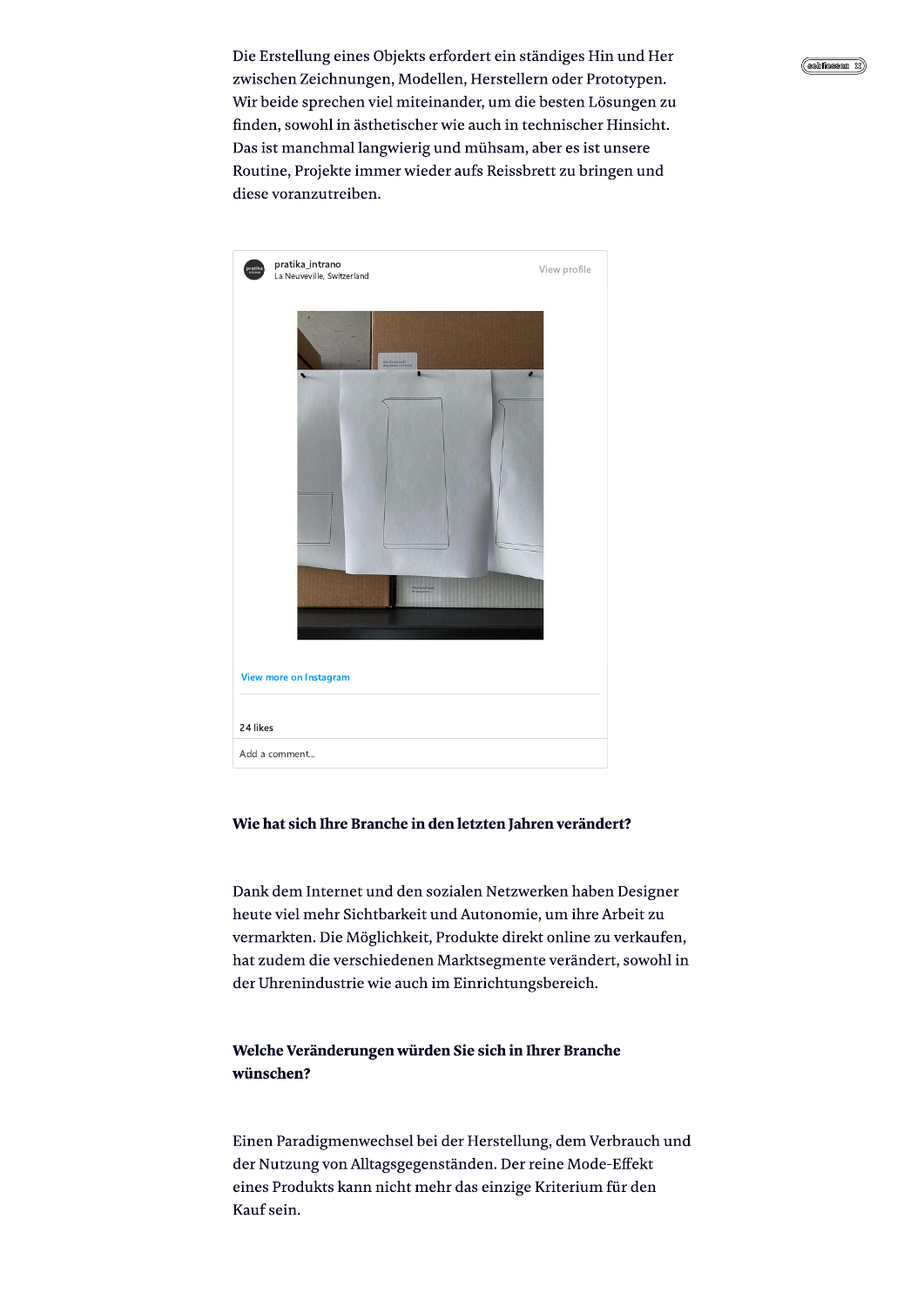#### Mit welchen Herausforderungen sind Sie derzeit konfrontiert?

Bei Pratika Intrano besteht die Herausforderung darin, die Stücke unserer ersten Kollektion mit neuen Objekten zu ergänzen. Dafür überarbeiten wir mitunter auch bestehende Entwürfe, etwa die Leuchte «1st Floor», die wir vor über zwanzig Jahren entworfen haben.

#### Wie können Sie sich selbst motivieren?

Wir arbeiten nun schon seit mehreren Jahren zusammen. Es gibt immer jemanden, der es versteht, einen neuen Impuls zu geben, wenn ein Projekt nur langsam vorankommt oder es schwer scheint, eine Lösung zu finden.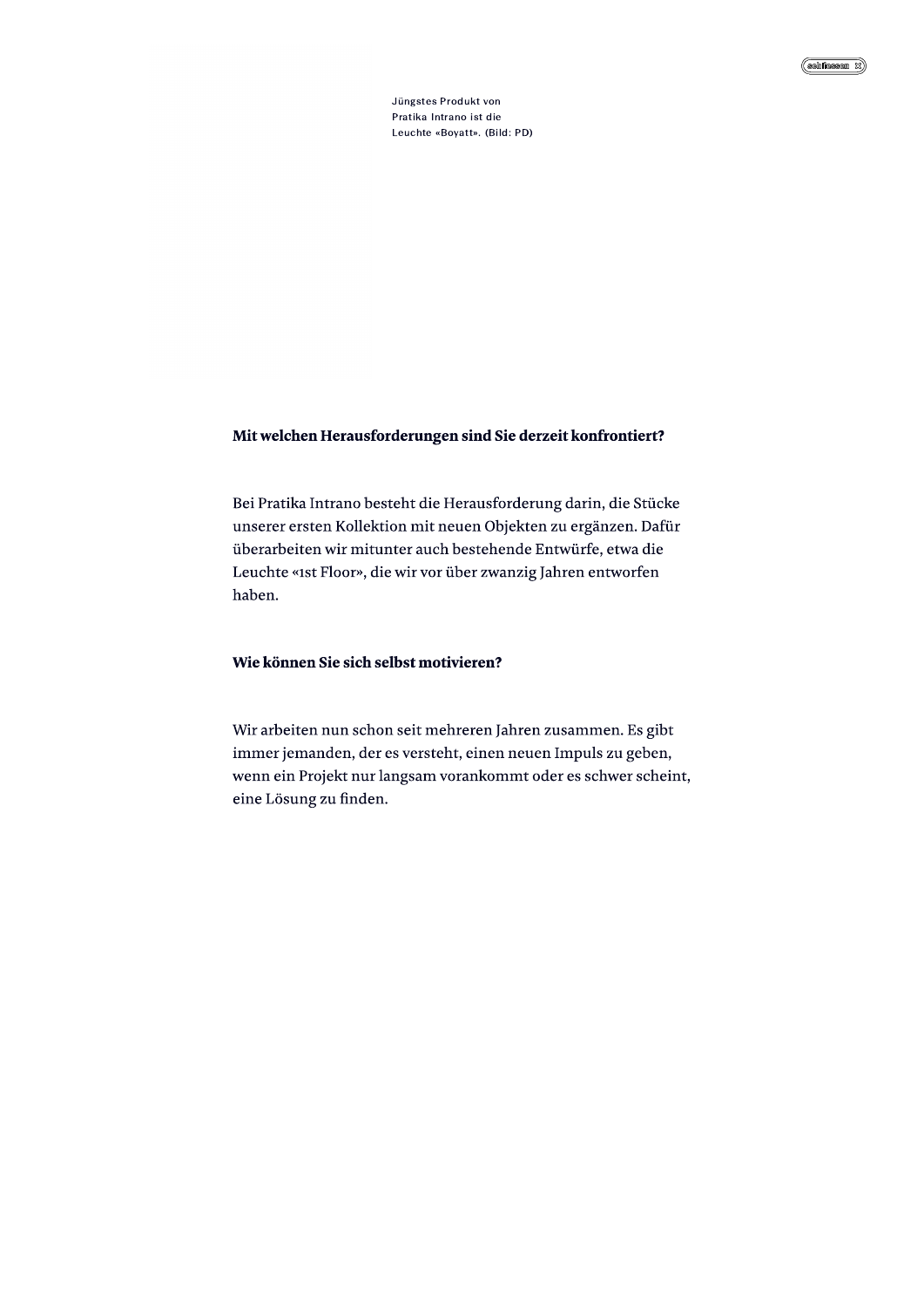



# Wovon können Sie derzeit nicht genug bekommen?

Wir sind besessen von den Proportionen unserer Objekte.

## Welche anderen Kreativen verfolgen Sie derzeit?

Es gibt viele. Uns haben schon immer die Arbeiten von Jasper Morrison oder der Brüder Bouroullec gefallen. Wir bewundern auch den Pragmatismus von Jean Prouvé oder die Schlichtheit von Dieter Rams.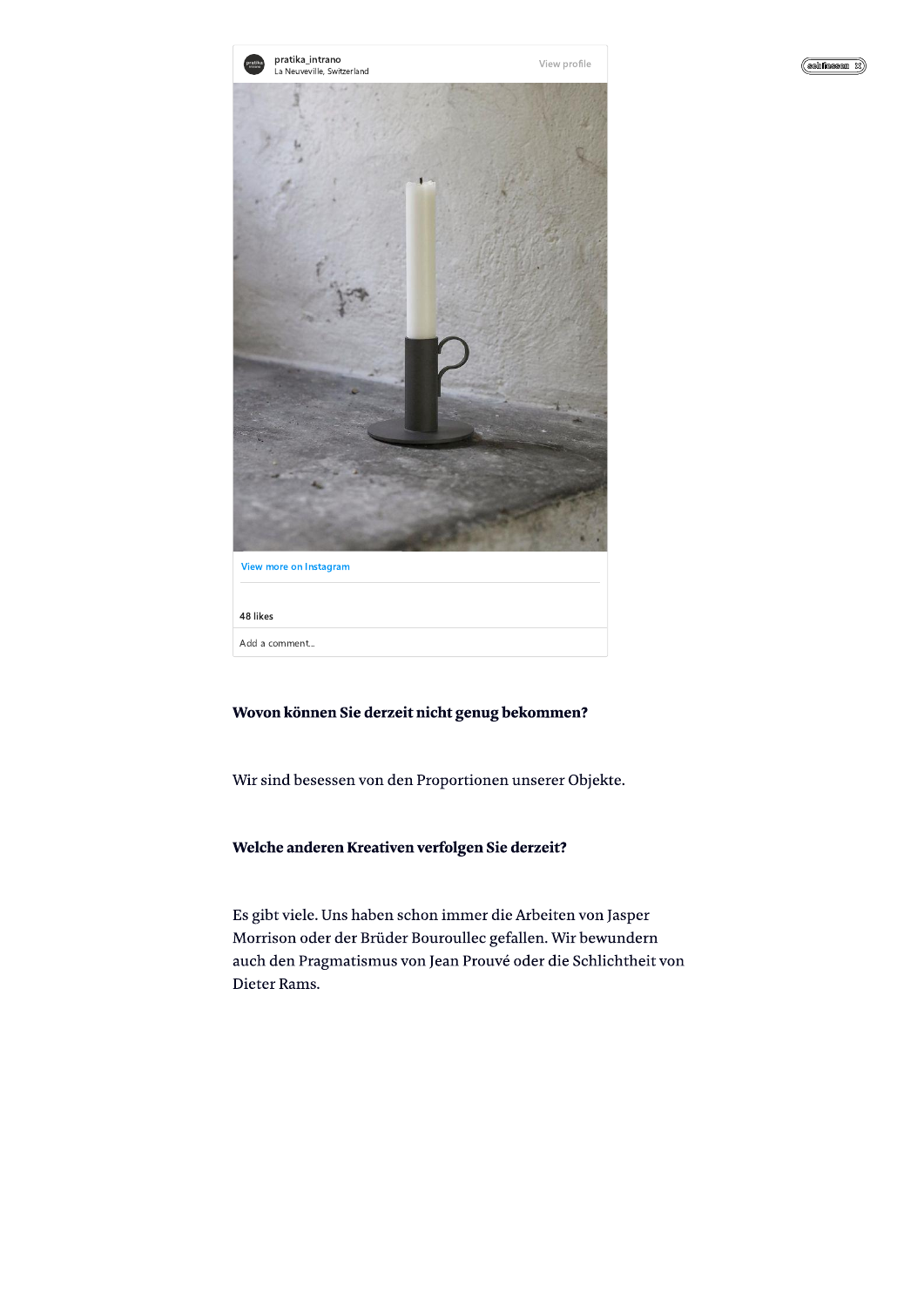Wie eine Eissscholle aus hellem, satiniertem Beton: Sitzbank für den öffentlichen Raum von Sofia Elements, (Bild: PD)

#### Was tun Sie morgens nach dem Aufstehen als Erstes?

Kaffee trinken . . . und als Zweites übrigens auch.

#### Wofür sind Sie dankbar?

Parallel zu unserer Tätigkeit als Designer haben wir das Glück, unsere Leidenschaft in der Lehre weitergeben zu können. Laurent ist Dozent an der Haute École Arc Ingénirie in Neuchâtel, wo er benutzerzentriertes Design unterrichtet, und Stéphane unterrichtet Uhrendesign an der École d'arts appliqués in La Chaux-de-Fonds. Der Austausch mit jungen Menschen ist sehr bereichernd und erfordert ständiges Hinterfragen.

#### Wofür geben Sie viel Geld aus?

Zeitschriften. Das ist eine wahre Sucht.